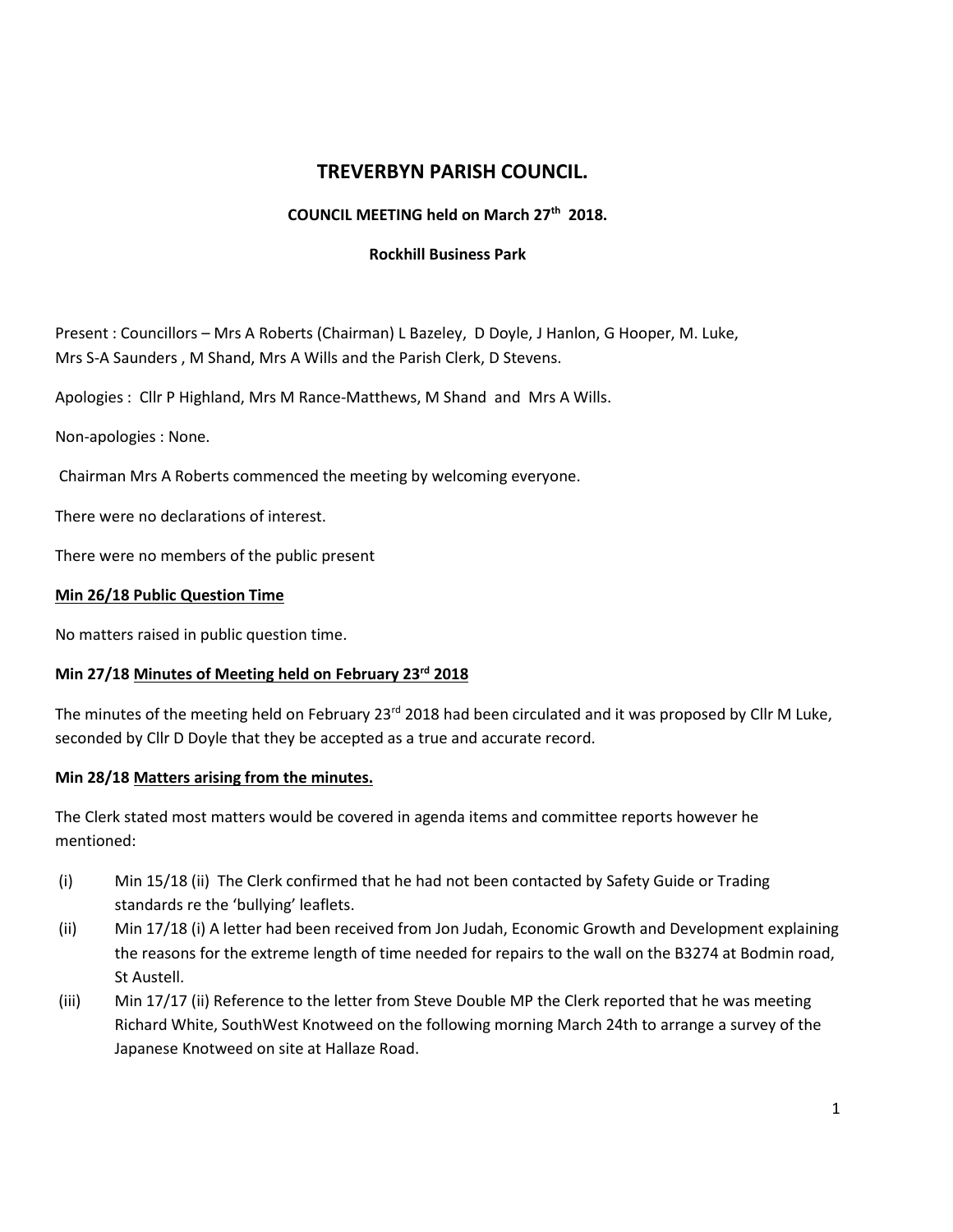## **Min 29/18 County Councillors Report**

County Cllr Mrs S-A Sanders reported on the recent measures Cormac had taken at Trethowel Park to prevent further flooding had only been a partial success. Cormac were now doing further investigations with nearby land-owners and to try to establish who had erected two large black pipes that are dispatching lots of surplus water on to the Clay Trail.

Representatives of Biffa, David Chadwick and other group officers are to meet to sort out the issues in Minorca Lane and Red Lane.

She provided information on a meeting that she, the Chairman, Clerk and Cllr G Hooper had with Ric Clayton and his team re the new A30 Link road and they had carefully took note of our suggestions and concerns for the stretch from Stenalees roundabout to Trezaise and the consequences for the local villages. Cllr G Hooper expressed his astonishment at the frightening cost implications for speed humps and other speed related methods.

In conclusion Cllr Saunders reported on a meeting held with Darren Edwards, Cornwall Council re notice of pending road closures and the confusion caused by the announcement of those closures.

County Cllr M Luke reported on meetings held with the Eden Project re the new hotel, the future of the site of the former Carclaze School, SW Water re the plan for sewage from the proposed Eco Garden Village, meeting with Imerys and numerous complaints about roadside litter and potholes.

### **Min 30/18 Matters of interest within the Parish.**

- (i) The Clerk reported that he had received reports of trespass and abusive remarks to the owner on land crossing fields from Minorca Lane to Ballarat House, Red Lane, Bugle.
- (ii) Two salt bins had disappeared at Trethurgy.
- (iii) The Chairman, the two county councilors and the Clerk were meeting with EcoBos re the latest plans for the West Carclaze Garden Village.
- (iv) Complaints from a neighbour re work being undertaken on the all-weather pitch at Starrick Moor.
- (v) Cllr Mrs A Roberts gave more details on the proposed traffic arrangements for the top of Stannary Road when the A30 link road is built.
- (vi) Cllr D Doyle spoke of the mess created on Stannary Road prior to rubbish and recycling collections.
- (vii) It was enquired the reason for the increasing number of stones and rocks outside the property known as Chy-Lai,Treverbyn Road. The Clerk would make enquiries.

### **Min 31/18 Correspondence**

- Correspondence had been received giving details of Community Speed Watch.
- Latest CALC newsletters (circulated).